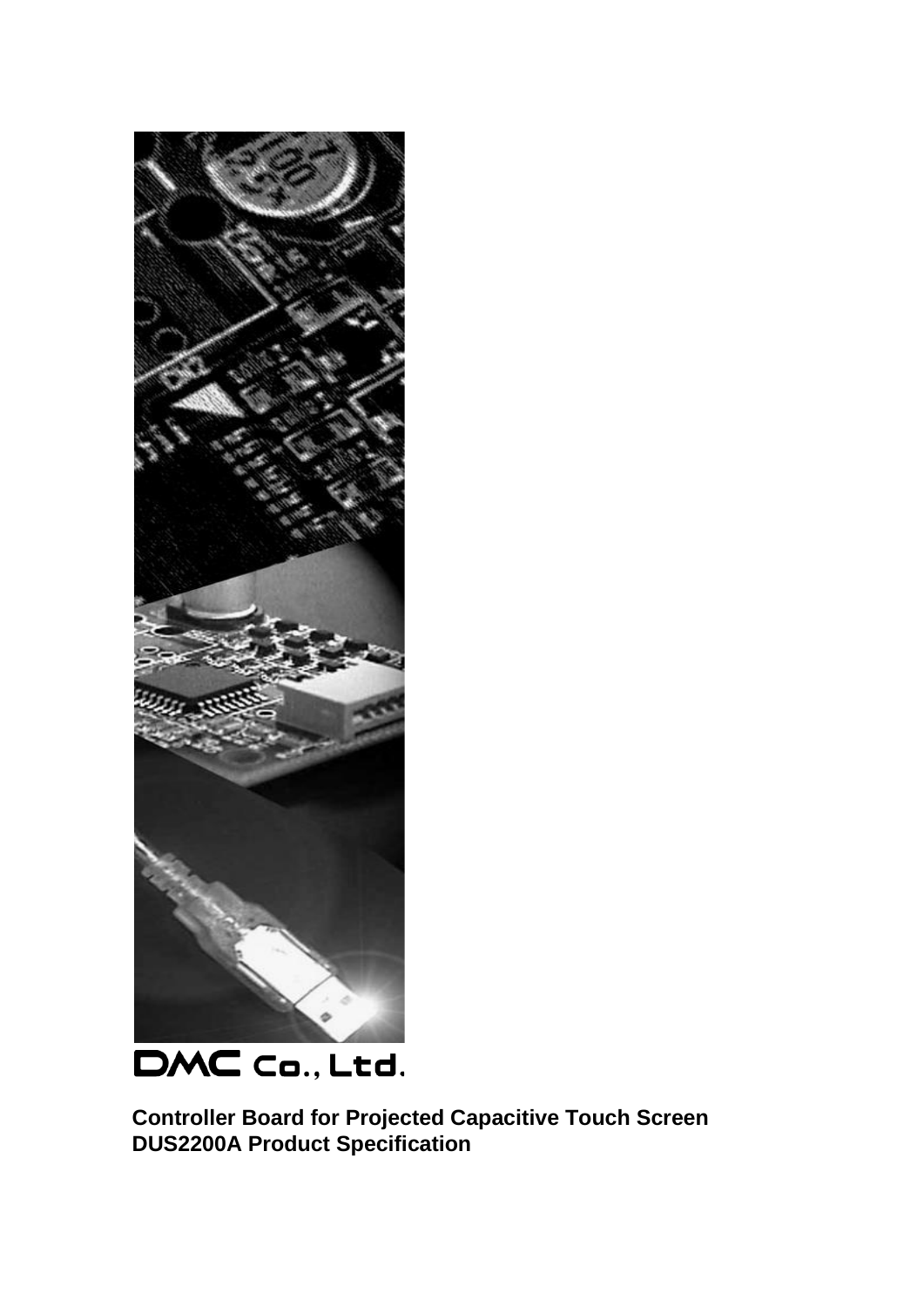# $DMC$  Co., Ltd.

## **Table of Contents**

| <b>Outline Dimensional Drawing</b> |  |
|------------------------------------|--|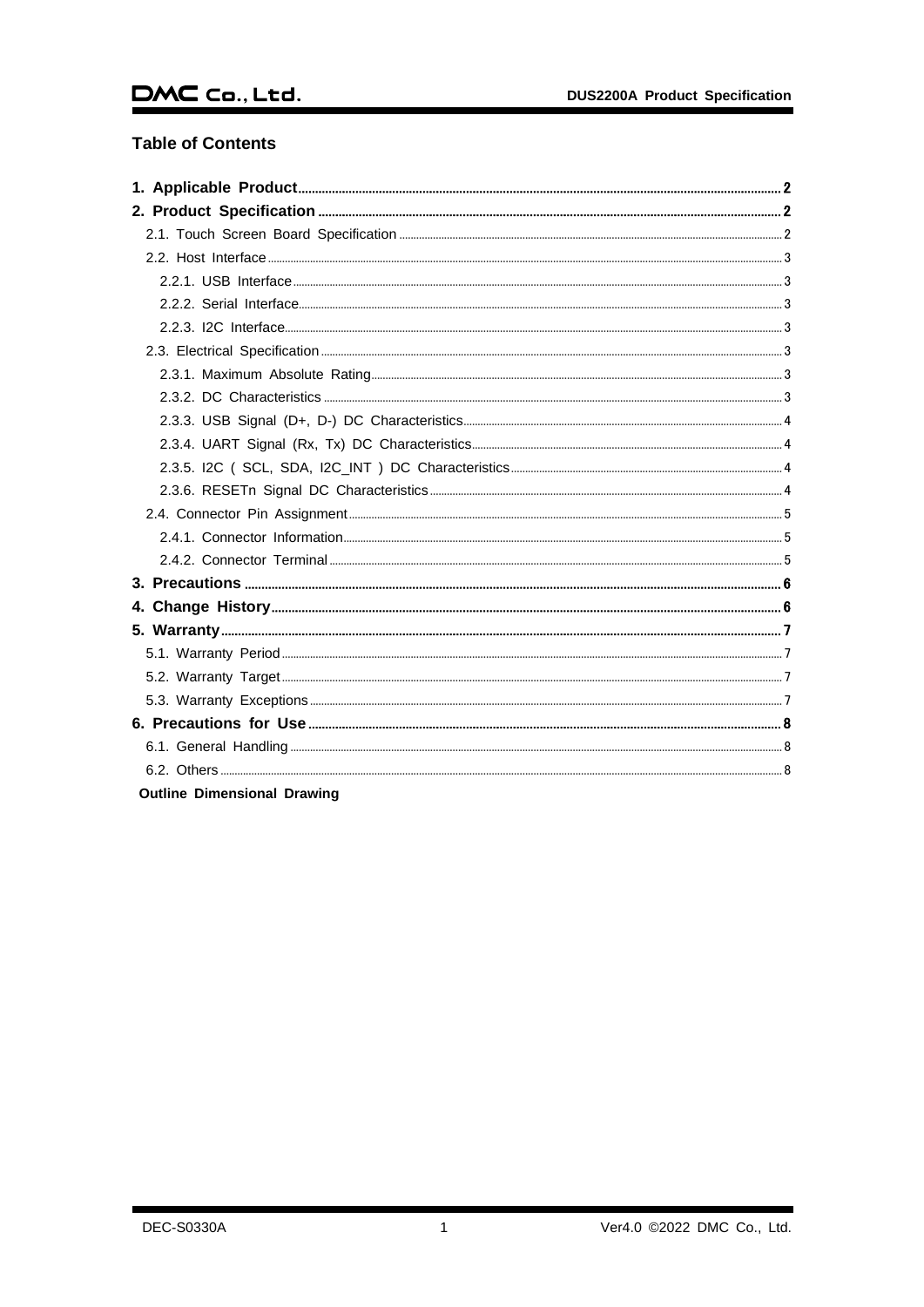## <span id="page-2-0"></span>**1. Applicable Product**

This specification sheet is applied to DUS2200A touch screen controller board.

## <span id="page-2-1"></span>**2. Product Specification**

### <span id="page-2-2"></span>**2.1. Touch Screen Board Specification**

| <b>Item</b>                      |                                        |                                               | <b>Spec</b>                                       | <b>Remark</b>                                                                                                  |  |
|----------------------------------|----------------------------------------|-----------------------------------------------|---------------------------------------------------|----------------------------------------------------------------------------------------------------------------|--|
| <b>Touch Detection Principle</b> |                                        |                                               | Projected Capacitive                              |                                                                                                                |  |
| Host Interface                   |                                        |                                               | <b>USB Full Speed</b><br>UART<br>I <sub>2</sub> C | Compatibility with UART<br>or I2C depends on<br>firmware.<br>Please check with our<br>sales for compatibility. |  |
| Input Power-supply Voltage       |                                        |                                               | $4.75 \sim 5.25$ [V]                              |                                                                                                                |  |
| <b>Driving Voltage</b>           |                                        |                                               | <b>18V</b>                                        |                                                                                                                |  |
| <b>Operating Temp</b>            |                                        |                                               | -40 [°C] to 85 [°C]                               | No dew condensation                                                                                            |  |
| <b>Storing Temp</b>              |                                        |                                               | -40 [°C] to 85 [°C]                               | No dew condensation                                                                                            |  |
| Main IC                          |                                        |                                               | MCU 1 [pcs]                                       |                                                                                                                |  |
|                                  |                                        | Sensor IC 2 [pcs]                             |                                                   |                                                                                                                |  |
| Number of                        |                                        | Electrode (X)                                 | 52 (Max)                                          |                                                                                                                |  |
| Electrodes                       |                                        | Electrode (Y)                                 | 38 (Max)                                          |                                                                                                                |  |
|                                  |                                        | Normal Coordinate Number to Output 5 [Finger] |                                                   | Maximum 30                                                                                                     |  |
|                                  |                                        | Report rate (1 finger)                        | 100 [Hz]                                          | *2                                                                                                             |  |
|                                  |                                        | Report rate (2 finger)                        | 100 [Hz]                                          | $^{\star}2$                                                                                                    |  |
|                                  |                                        | Report rate (2 finger at same axis)           | 100 [Hz]                                          | $*_{2}$                                                                                                        |  |
| Coordinate                       |                                        | Electrode resolution                          | 256 [1/Electrode]                                 |                                                                                                                |  |
| Performance                      |                                        | 2 finger minimum distance (X)                 | 3.5 [Electrode]                                   | 21[mm] @ 6[mm] $\diamondsuit$                                                                                  |  |
|                                  |                                        | 2 finger minimum distance (Y)                 | 3.5 [Electrode]                                   | 21[mm] @ 6[mm] $\diamondsuit$                                                                                  |  |
|                                  |                                        | Coordinate Accuracy                           | Max $±3.0$ mm                                     |                                                                                                                |  |
|                                  |                                        | (high accuracy area)                          |                                                   | $*1$                                                                                                           |  |
| Coordinate Accuracy              |                                        | Max $±6.0$ mm                                 |                                                   |                                                                                                                |  |
| (low accuracy area)              |                                        |                                               |                                                   |                                                                                                                |  |
| Low accuracy area                |                                        |                                               | 3 [Electrode]                                     | Specify 3 areas from the<br>edge                                                                               |  |
| Low Power Mode                   |                                        |                                               | <b>USB Suspend mode</b>                           |                                                                                                                |  |
|                                  |                                        | Calibration function                          | Support                                           |                                                                                                                |  |
|                                  | Calibration<br><b>Calibration Time</b> |                                               | Max 10 [sec]                                      | *3                                                                                                             |  |

\*1.Touch contact size:φ10. The indicated coordinate accuracies are performances under a noise-free

environment. The accuracy may significantly drop due to extrinsic noises and surrounding environment. \*2.The indicated values depend on software noise filter and CR values of the sensor glass. This specification is of the operation by normal clock scan.

\*3.Calibration Time varies according to size of the touch screen.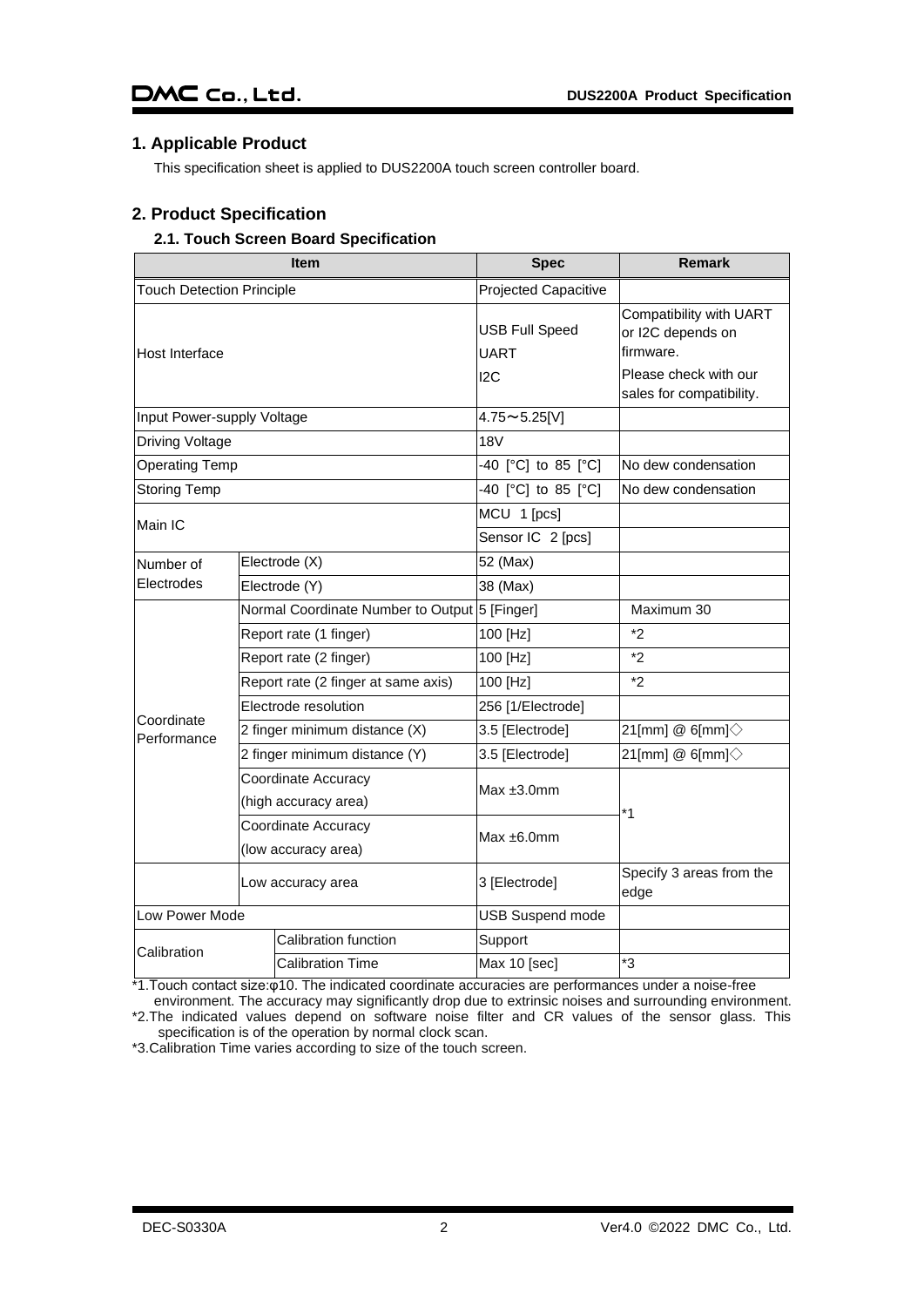### <span id="page-3-1"></span><span id="page-3-0"></span>**2.2. Host Interface**

### 2.2.1. USB Interface

| <b>Item</b>        | Value                                 | <b>Note</b> |
|--------------------|---------------------------------------|-------------|
| Host Interface     | USB 2.0 Full speed 12[Mbps]           |             |
| Power supply       | Bus-powered                           |             |
| Power type         | High power device                     |             |
| VendorID/ProductID | 0x0AFA / 0x07D7                       |             |
|                    | (At firmware update: 0x0AFA / 0x07D6) |             |
| Power save mode    | <b>USB Suspend mode</b>               | Except      |
|                    | (compliant to USB specification)      | current.    |

### 2.2.2. Serial Interface

<span id="page-3-2"></span>

| <b>Item</b>    | Value                     | <b>Note</b> |
|----------------|---------------------------|-------------|
| Host Interface | UART Baud Rate 57.6[Kbps] |             |
| Data bits      | 8                         |             |
| Stop bit       |                           |             |
| Parity check   | None                      |             |

### 2.2.3. I2C Interface

<span id="page-3-3"></span>

| <b>Item</b>          | <b>Specification</b>             | <b>Note</b> |
|----------------------|----------------------------------|-------------|
| Slave adress         | 0x5C                             |             |
| Transfer speed       | 400 kbps                         | Fast mode   |
| Transfer data length | Maximum 255 bits + Length 1 bits |             |
| Slave mode           | Single master IC only.           |             |
|                      | Multi-master IC is not supported |             |

### <span id="page-3-5"></span><span id="page-3-4"></span>**2.3. Electrical Specification**

2.3.1. Maximum Absolute Rating

| <b>Item</b>                     | <b>Specifications</b> |      |      | Unit | <b>Note</b> |
|---------------------------------|-----------------------|------|------|------|-------------|
|                                 | Min.                  | Typ. | Max. |      |             |
| <b>Touch Panel Power Supply</b> | $-0.3$                |      |      |      |             |

### <span id="page-3-6"></span>2.3.2. DC Characteristics

Board Consumption Current

Test Condition: TA = 25°C, VCC = 5V

| <b>Item</b>                     | <b>Specifications</b> |      |      | <b>Unit</b> | <b>Note</b>        |
|---------------------------------|-----------------------|------|------|-------------|--------------------|
|                                 | Min.                  | Typ. | Max. |             |                    |
| <b>Touch Panel Power Supply</b> | 4.75                  | 5    | 5.25 | V           |                    |
|                                 |                       |      |      |             | Report rate: 100Hz |
| Normal operation mode           |                       | 90.0 |      | mA          | 10 Finger, 23inch  |
|                                 |                       |      |      |             | <b>USB Vbus</b>    |
| Suspend mode                    |                       | 30.0 |      | mA          | <b>USB Vbus</b>    |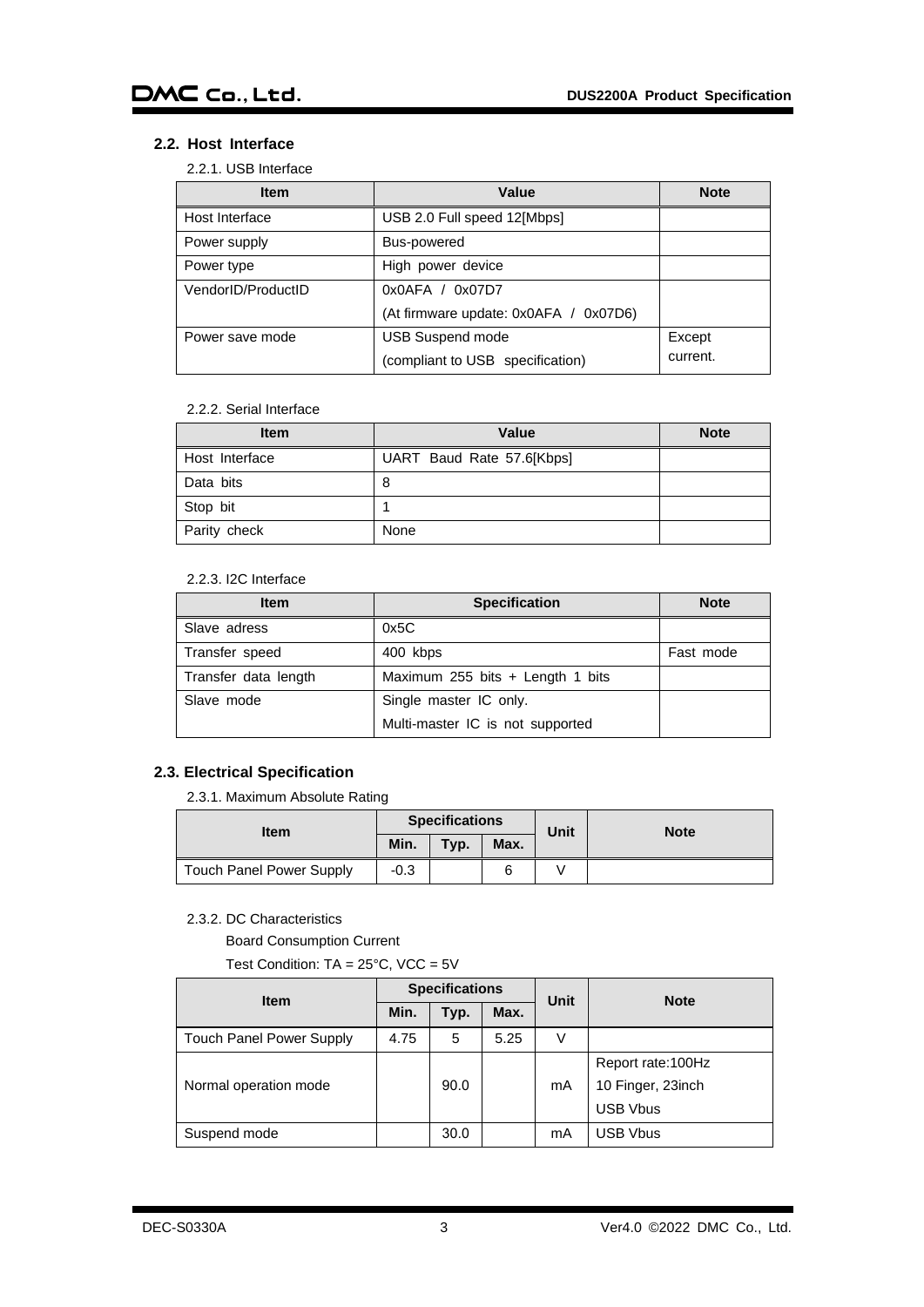### 2.3.3. USB Signal (D+, D-) DC Characteristics

<span id="page-4-0"></span>

| <b>Parameter</b>          | <b>Specifications</b>    |      |      | Unit | <b>Note</b> |
|---------------------------|--------------------------|------|------|------|-------------|
|                           | Min.                     | Typ. | Max. |      |             |
| Input High Voltage        | 2.0                      | ۰    | 3.6  |      |             |
| Input Low Voltage         | $\overline{\phantom{0}}$ | ۰    | 0.8  |      |             |
| Output High Voltage       | 2.8                      | ٠    | 3.6  | V    |             |
| <b>Output Low Voltage</b> | 0                        | ۰    | 0.3  | V    |             |

### 2.3.4. UART Signal (Rx, Tx) DC Characteristics

<span id="page-4-1"></span>

| <b>Parameter</b>         | <b>Specifications</b> |      |      | Unit | <b>Note</b> |
|--------------------------|-----------------------|------|------|------|-------------|
|                          | Min.                  | Typ. | Max. |      |             |
| Input High Voltage (Rx)  | 2.0                   | -    | 3.6  |      |             |
| Input Low Voltage (Rx)   |                       | -    | 0.6  |      |             |
| Output High Voltage (Tx) | 2.4                   |      | 3.6  |      |             |
| Output Low Voltage (Tx)  |                       | -    | 0.4  |      |             |

### 2.3.5. I2C ( SCL, SDA, I2C\_INT ) DC Characteristics

<span id="page-4-2"></span>

| <b>Item</b>        | <b>Specification</b> |      |      | Unit          | <b>Note</b> |
|--------------------|----------------------|------|------|---------------|-------------|
|                    | Min.                 | Typ. | Max. |               |             |
| Input High Voltage | 2.0                  |      | 3.6  | $\mathcal{L}$ |             |
| Input Low Voltage  |                      |      | 0.6  | $\mathcal{L}$ |             |
| Output Low Voltage |                      |      | 0.4  |               |             |

SCL, SDA, I2C\_INT is output by Open drain.

SCL, SDA, I2C\_INT is Pullup on DUS1200. (SCL, SDA=3.3V\_4.7kΩ, I2C\_INT =3.3V\_10kΩ)

### 2.3.6. RESETn Signal DC Characteristics

<span id="page-4-3"></span>

| <b>Parameter</b>    | <b>Specifications</b>    |      |                          | <b>Unit</b> | <b>Note</b> |
|---------------------|--------------------------|------|--------------------------|-------------|-------------|
|                     | Min.                     | Typ. | Max.                     |             |             |
| Input High Voltage  | 2.3                      | -    | 3.6                      |             |             |
| Input Low Voltage   | $\overline{\phantom{0}}$ | -    | 0.9                      |             |             |
| Minimum pulse width |                          | -    | $\overline{\phantom{0}}$ | ms          |             |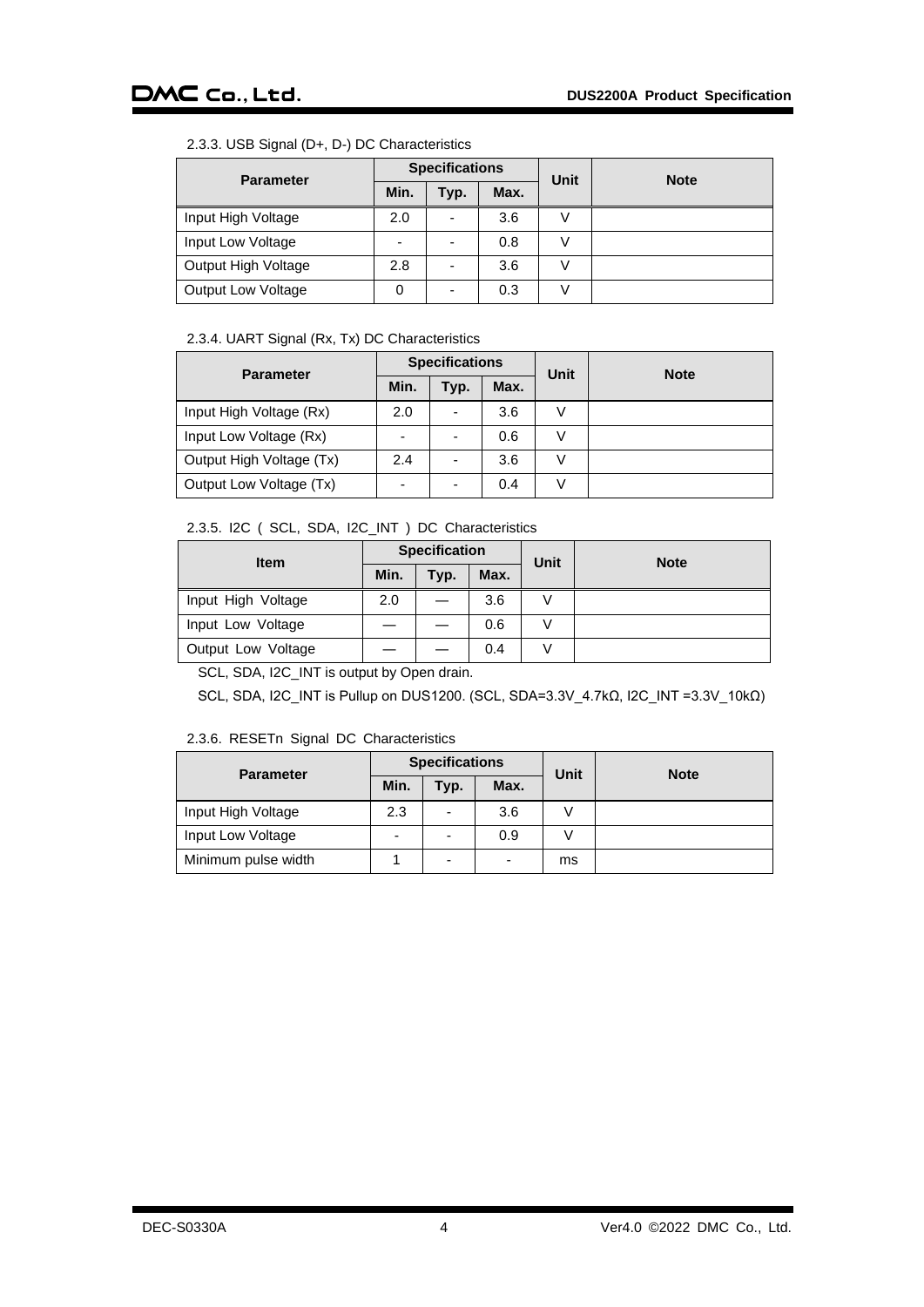## <span id="page-5-0"></span>**2.4. Connector Pin Assignment**

2.4.1. Connector Information

<span id="page-5-1"></span>

| <b>Connector</b><br><b>Number</b> | <b>Model Number</b> | <b>Maker</b>  |
|-----------------------------------|---------------------|---------------|
| CN <sub>1</sub>                   | SM06B-SRSS-TB       | <b>JST</b>    |
| CN <sub>2</sub>                   | SM11B-SRSS-TB       | <b>JST</b>    |
| CN <sub>4</sub>                   | FH28-40S-0.5SH      | <b>HIROSE</b> |
| CN <sub>5</sub>                   | FH28D-55S-0.5SH     | <b>HIROSE</b> |

### 2.4.2. Connector Terminal

<span id="page-5-2"></span>

| <b>Connector</b><br><b>Number</b> | <b>Terminal</b><br><b>Number</b> | <b>Terminal</b><br><b>Name</b> | <b>Description</b>                                                |
|-----------------------------------|----------------------------------|--------------------------------|-------------------------------------------------------------------|
| CN <sub>1</sub>                   | 1                                | <b>VBUS</b>                    | USB power input                                                   |
|                                   | $\overline{2}$                   | $D -$                          | USB <sub>D</sub> -                                                |
|                                   | 3                                | D+                             | USB D+                                                            |
|                                   | 4                                | <b>GND</b>                     | USB GND                                                           |
|                                   | 5                                | <b>RESETn</b>                  | <b>Reset Terminal Active Low</b>                                  |
|                                   |                                  |                                | Minimum Pulse Width 1ms                                           |
|                                   |                                  |                                | (Connection is unnecessary. It is pulled up<br>within the board.) |
|                                   | 6                                | <b>GND</b>                     | <b>Reset GND</b>                                                  |
| CN <sub>2</sub>                   | 1                                | ICE_CK                         | Unused                                                            |
|                                   | $\overline{2}$                   | ICE_DAT                        | Unused                                                            |
|                                   | 3                                | <b>RESETn</b>                  | <b>Reset Terminal Active Low</b>                                  |
|                                   |                                  |                                | Minimum Pulse Width 1ms                                           |
|                                   |                                  |                                | (Connection is unnecessary. It is pulled up<br>within the board.) |
|                                   | 4                                | <b>Tx</b>                      | <b>UART</b> Communication                                         |
|                                   |                                  |                                | DUS Board to Host Computer                                        |
|                                   | 5                                | <b>Rx</b>                      | <b>UART</b> Communication                                         |
|                                   |                                  |                                | Host Computer to DUS Board                                        |
|                                   | 6                                | <b>SCL</b>                     | 12C                                                               |
|                                   | $\overline{7}$                   | <b>SDA</b>                     | 12C                                                               |
|                                   | 8                                | I2C_INT /<br><b>GPIO</b>       | For Interrupt signal when using I2C                               |
|                                   | 9                                | VCC_IN                         | DC Power Input                                                    |
|                                   | 10                               | ICE_VCC                        | Unused                                                            |
|                                   | 11                               | <b>GND</b>                     | Power GND                                                         |
| CN <sub>4</sub>                   |                                  |                                | Connector for touch sensor, 40 pins                               |
| CN <sub>5</sub>                   |                                  |                                | Connector for touch sensor, 55 pins                               |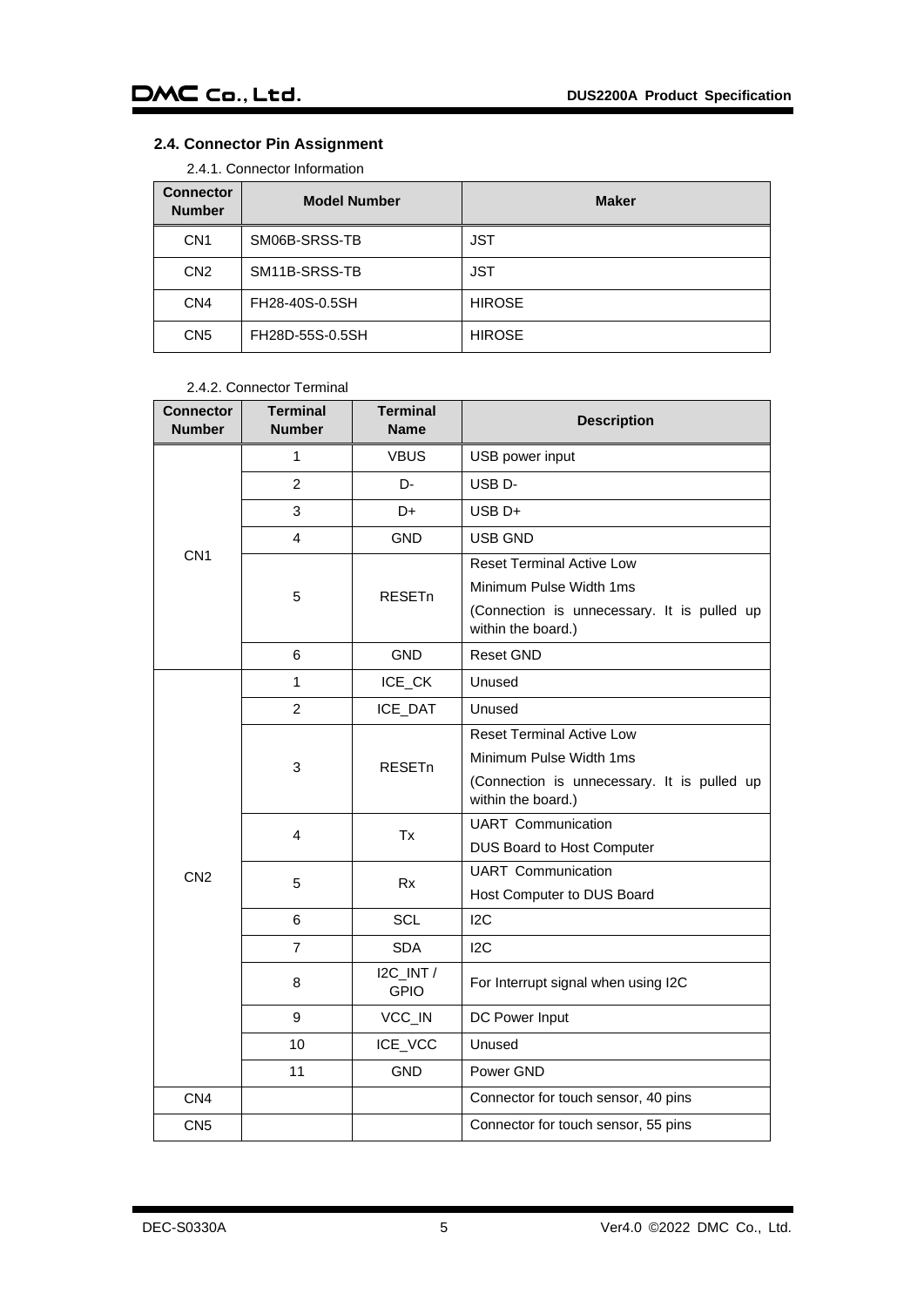### <span id="page-6-0"></span>**3. Precautions**

Do not boot the controller while a hand or metal is on the touch panel. It may not work properly after booted.

Operation may become unstable, depending on the surrounding environment.

Do not use the controller under environments that affect capacitance values (The affecting factors are such as power-supply noises).

The application tool, TPOffset must be executed before operating DMC's touch screens of capacitive multi-touch type (EXC series and DUS series) with the DUS series controller.

TPOffset is the application software executable on Windows. It can be downloaded from the DMC's website below.

DMC's website: TPOffset download page <http://www.dmccoltd.com/english/download/tpoffset.asp>

## <span id="page-6-1"></span>**4. Change History**

Ver1.0 (February 07, 2020) First release

Ver2.0 (June 3, 2020)

Specification for UART interface is added.

### Ver3.0 (April 16, 2021)

2.1 Touch Screen Board Specification Added note on Host Interface Revised operating temperature and storage temperature ranges Revised coordinate accuracy specification values

- 2.3.2. DC Characteristics Added max values.
- 2.4.2. Connector Terminal

CN1: RESETn Added "(Connection is unnecessary. It is pulled up within the board.)".

CN2: RESETn Added "(Connection is unnecessary. It is pulled up within the board.)".

Tx/Rx Deleted "(5V TTL Level)".

3. Precautions Added a sentence

Dimensional Drawing Added components on backside of the board.

### Ver4.0 (January 12, 2022)

Specification for I2C interface is added.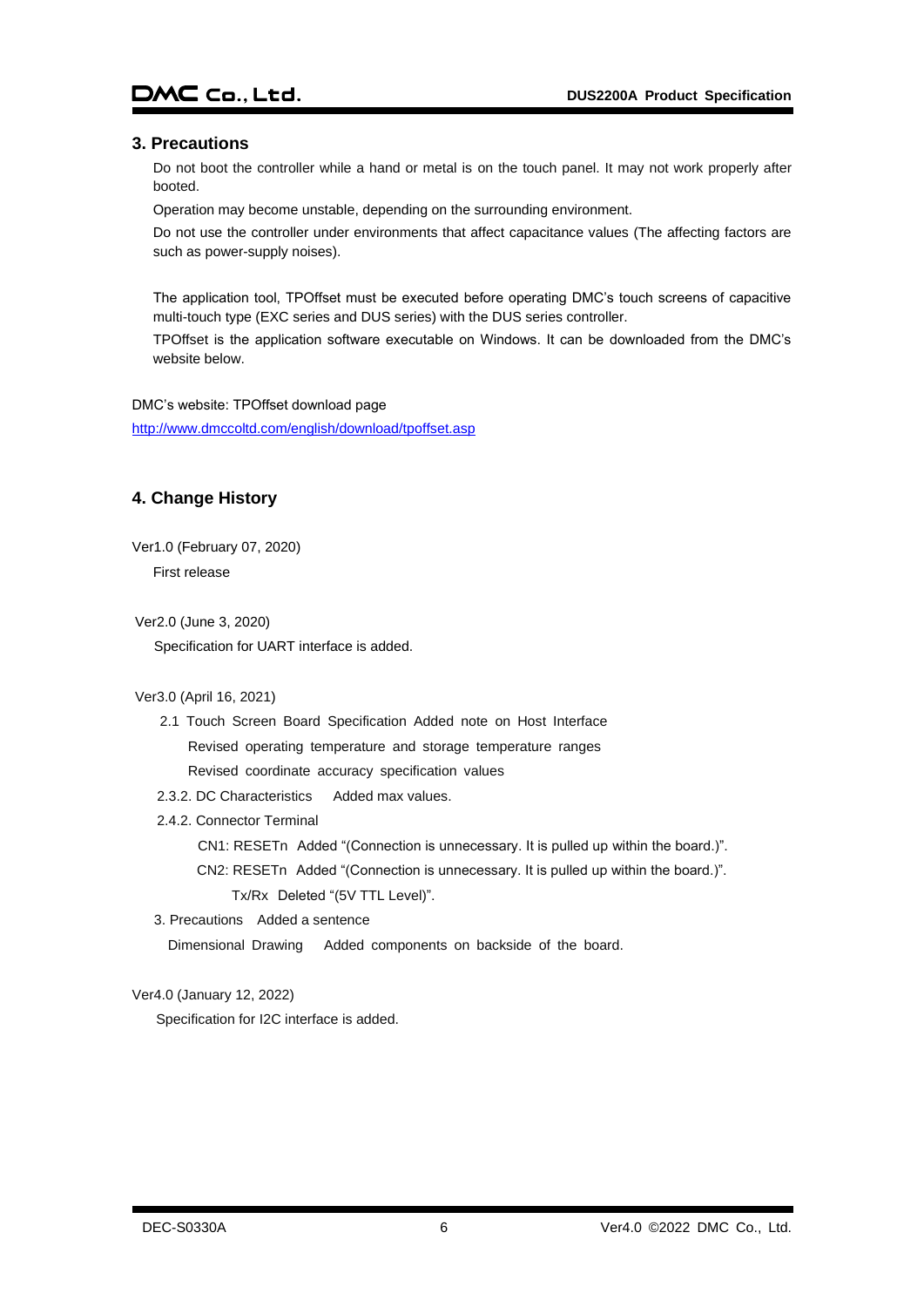### <span id="page-7-1"></span><span id="page-7-0"></span>**5. Warranty**

### **5.1. Warranty Period**

- § The warranty period is limited to 1 year from the date of shipping. The warranty for the initial defection such as appearance defection is limited to 1 month.
- § Any defected parts under proper use will be examined by the supplier and replaced by the new parts if the defection is considered to be caused by the supplier.
- § The replacement is subject to be included in the next lot.

### <span id="page-7-2"></span>**5.2. Warranty Target**

- § The warranty only covers the product itself and does not cover any damage to others caused by using this product. Onsite repair or replacement is not supported.
- § We will do our best for delivery problem and product defections, but the warranty for the production line is not covered.

### <span id="page-7-3"></span>**5.3. Warranty Exceptions**

Following conditions are not covered with the warranty and subject to charge.

- § Any malfunctions and damages during transportation and transfer by the user.
- § Any malfunctions and damages caused by a natural disaster or a fire.
- § Any malfunctions and damages caused by static electricity
- § Any malfunctions and damages caused by the failure of the associated equipment.
- § If the product is remodeled, disassembled or repaired by the user.
- § If the product is glued onto the equipment and uninstalled.
- $\S$  Any malfunctions and damages caused by an improper usage and handling against the specifications and notes.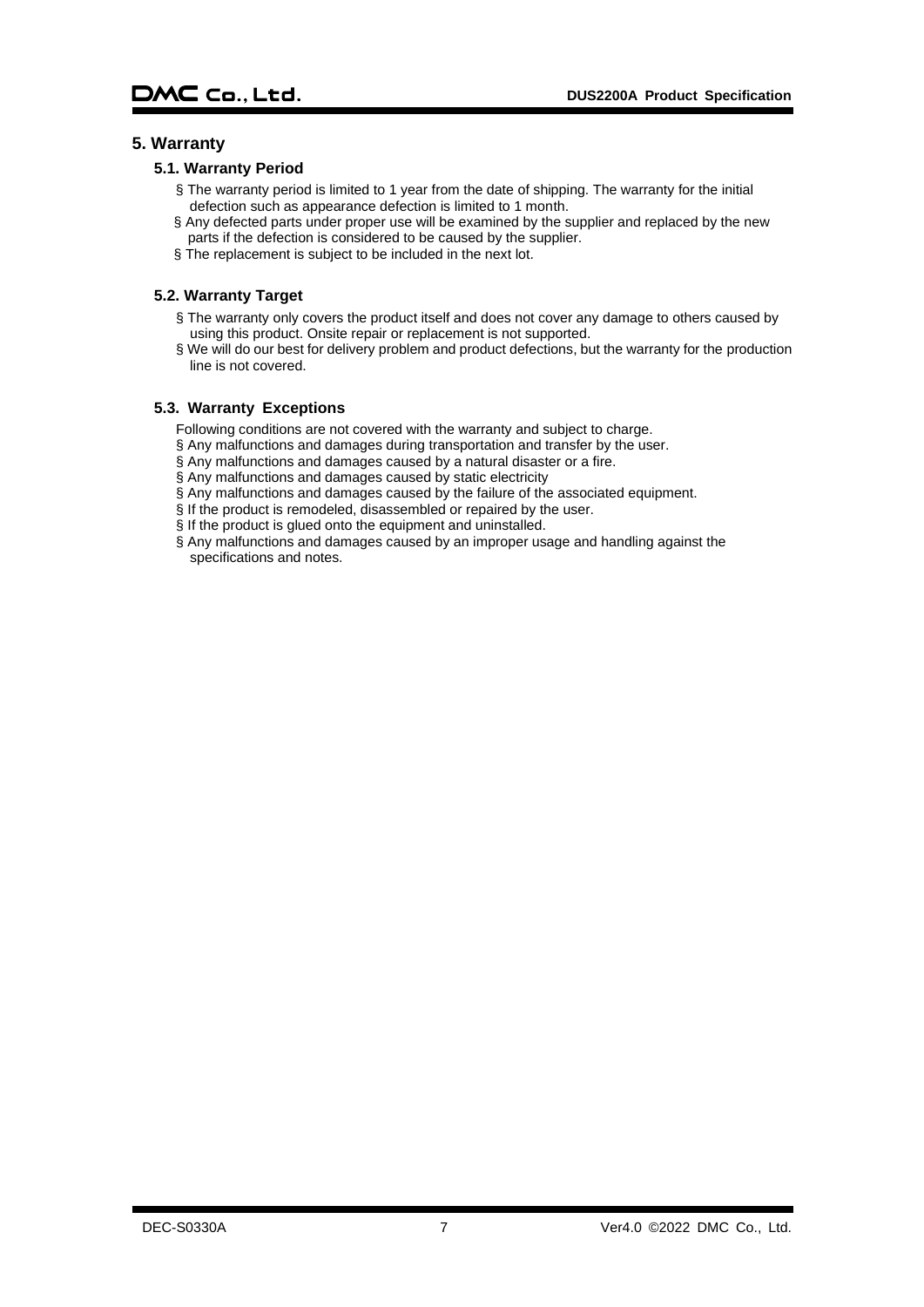### <span id="page-8-1"></span><span id="page-8-0"></span>**6. Precautions for Use**

### **6.1. General Handling**

- § Keep the product away from any conductive objects while in use.
- § Do not touch the conductive part of the product to avoid being damaged by the electrostatic discharge. Follow the proper procedure for handling.
- § Keep the product in the proper storing environment and avoid any load to the product.
- § Do not use or store the product in the severe condition like following: Wet environment or a condition where the product is likely to get wet. Where dew condensation is likely to occur. Near solvent or acid.
- § Do not take apart or alter the product.

### <span id="page-8-2"></span>**6.2. Others**

- § The contents of this document are subject to change without notice.
- § The manufacturer or sales representatives will not be liable for any damages or loss arising from use of this product.
- § This product is intended for use in standard applications (computers, office automation, and other office equipment, industrial, communications, and measurement equipment, personal and household devices, etc.) Please avoid using this product for special applications where failure or abnormal operation may directly affect human lives, or cause physical injury or property damage, or where extremely high levels of reliability are required (such as aerospace systems, vehicle operating control, atomic energy controls, medical devices for life support, etc.).
- § Any semiconductor devices have inherently a certain rate of failure. The user must protect against injury, damage, or loss from such failures by incorporating safety design measures into the user's facility and equipment.

DUS2200A Product Specification Ver4.0 issued on January 12, 2022 ©2022 DMC Co., Ltd.

This document can be freely distributed, but any alternation to this document is prohibited.



Interface with Touch DMC Co., Ltd. http://www.dmccoltd.com/english/ 11F Takanawa Sengakuji Ekimae Bldg., 2-18-10 Takanawa, Minato-ku, Tokyo 108-0074, Japan Phone: +81-3-6721-6731 (Japanese), 6736 (English) Fax: +81-3-6721-6732